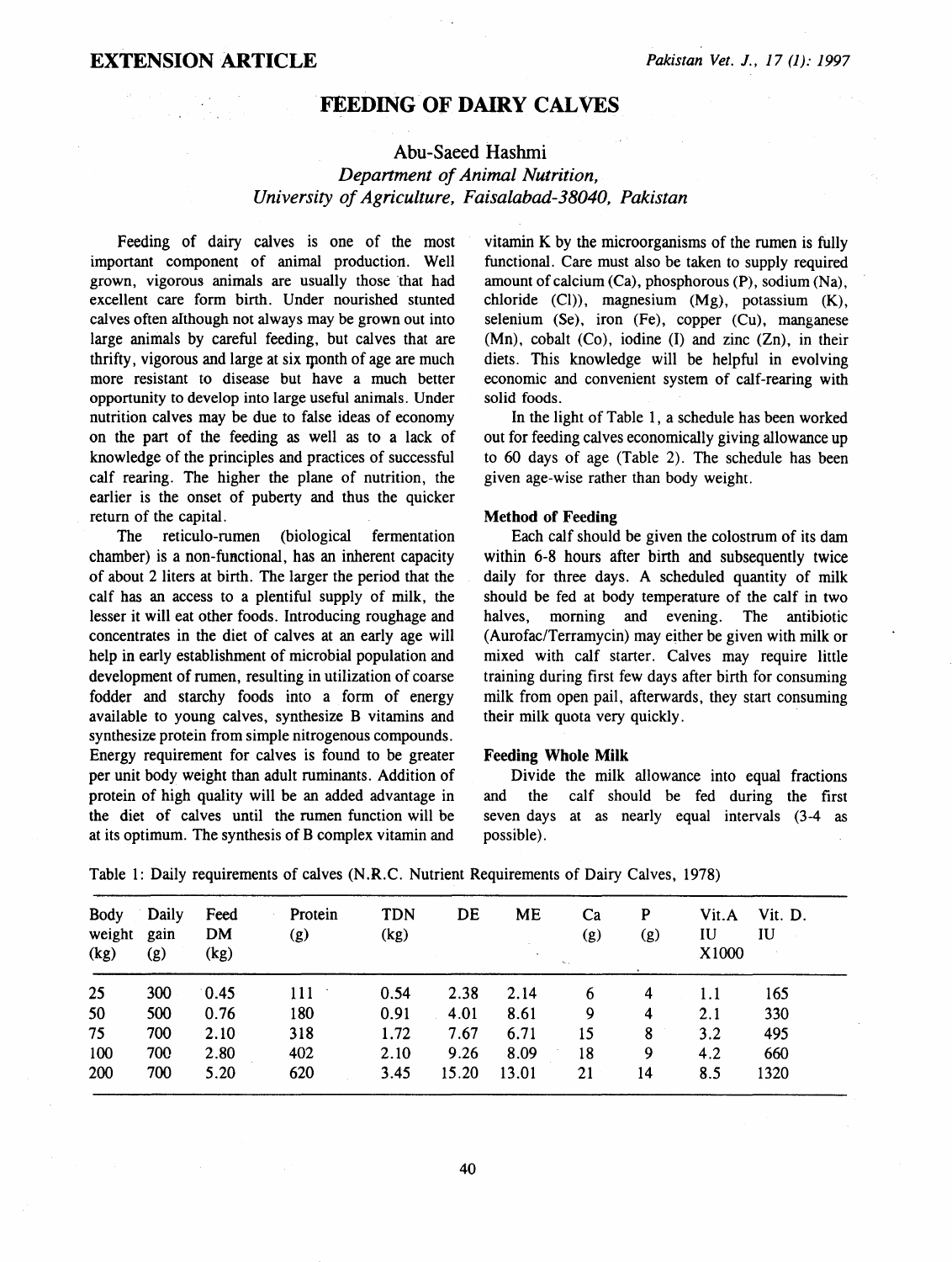|                  | Quantity in grams |                           |      |                |  |  |  |  |
|------------------|-------------------|---------------------------|------|----------------|--|--|--|--|
| Age of<br>calf   | Whole milk*       | Skim milk<br>Calf starter |      | Quality fodder |  |  |  |  |
| Days             |                   |                           |      |                |  |  |  |  |
| Ist-3rd          | 2500              |                           |      |                |  |  |  |  |
| $4-7th$          | 2500              |                           |      |                |  |  |  |  |
| Weeks            |                   |                           |      |                |  |  |  |  |
| 2nd              | 3000              |                           | 50   | 250            |  |  |  |  |
| 3rd              | 3000              |                           | 100  | 350            |  |  |  |  |
| 4th              | 3000              |                           | 300  | 500            |  |  |  |  |
| 5th              | 1500              | 1000                      | 400  | 550            |  |  |  |  |
| 6th              |                   | 2500                      | 600  | 600            |  |  |  |  |
| 7th              |                   | 2000                      | 700  | 700            |  |  |  |  |
| 8th              |                   | 1750                      | 800  | 800            |  |  |  |  |
| 9th              |                   | 1250                      | 1000 | 1000           |  |  |  |  |
| 10 <sub>th</sub> |                   |                           | 1200 | 1100           |  |  |  |  |
| 11th             |                   |                           | 1300 | 1200           |  |  |  |  |
| 12th             |                   |                           | 1400 | 1400           |  |  |  |  |
| 13 <sub>th</sub> |                   |                           | 1700 | 1900           |  |  |  |  |

Table 2: Feeding schedule for calves upto three months of age

\*The basis of calculation of milk allowance is that for the first 3 weeks, it is 1110 of the body weight, for next 2 weeks it is 1/15th and then it is given at 1/20th of the body weight.

### Table 3: Composition of Calf-Starter

| Ingredients<br>% composition                                                                      |     |
|---------------------------------------------------------------------------------------------------|-----|
| Skimmed milk powder                                                                               | 30  |
| Crushed (Barley/maize/Wheat/Rice broken/Rice polishings (Last Step)                               | 30  |
| Protein concentrate of Ground nut cake/Cotton seed cake (decort)/Soybean meal (whole)/Til cake    | 32  |
| Mineral Mixture*                                                                                  | 2.6 |
| Molasses                                                                                          | 5.0 |
| Salt                                                                                              | 0.5 |
| Antibiotics (Aurofec/Terramycin)                                                                  | 0.1 |
| Antioxidant Butylated Hydroxy Toluene/Butylated Hydroxy Anisole/Thoxyquin/Carotenoids/Vit. E. 0.1 |     |

#### \*See Table 4

#### **Substitution of Whole Milk by Skim Milk**

Substitution of whole milk by skim milk should be a gradual one. When ever there is a large amount of foam on the skim milk, it may be removed by pedal or small card board. Foam is objectionable.

### **Calf. Starter**

An ideal calf starter contains 20-24% crude protein,

as desired. The percent composition of various ingredients of calf starter in given in Table 3.

The above calf starter shall cover most of your required specification. In order to meet the mineral requirements, the following mixture of salts is recommended (Table 4), assuming that 50 % of the requirement of salts in met through the feed ingredients proposed for calf starter.